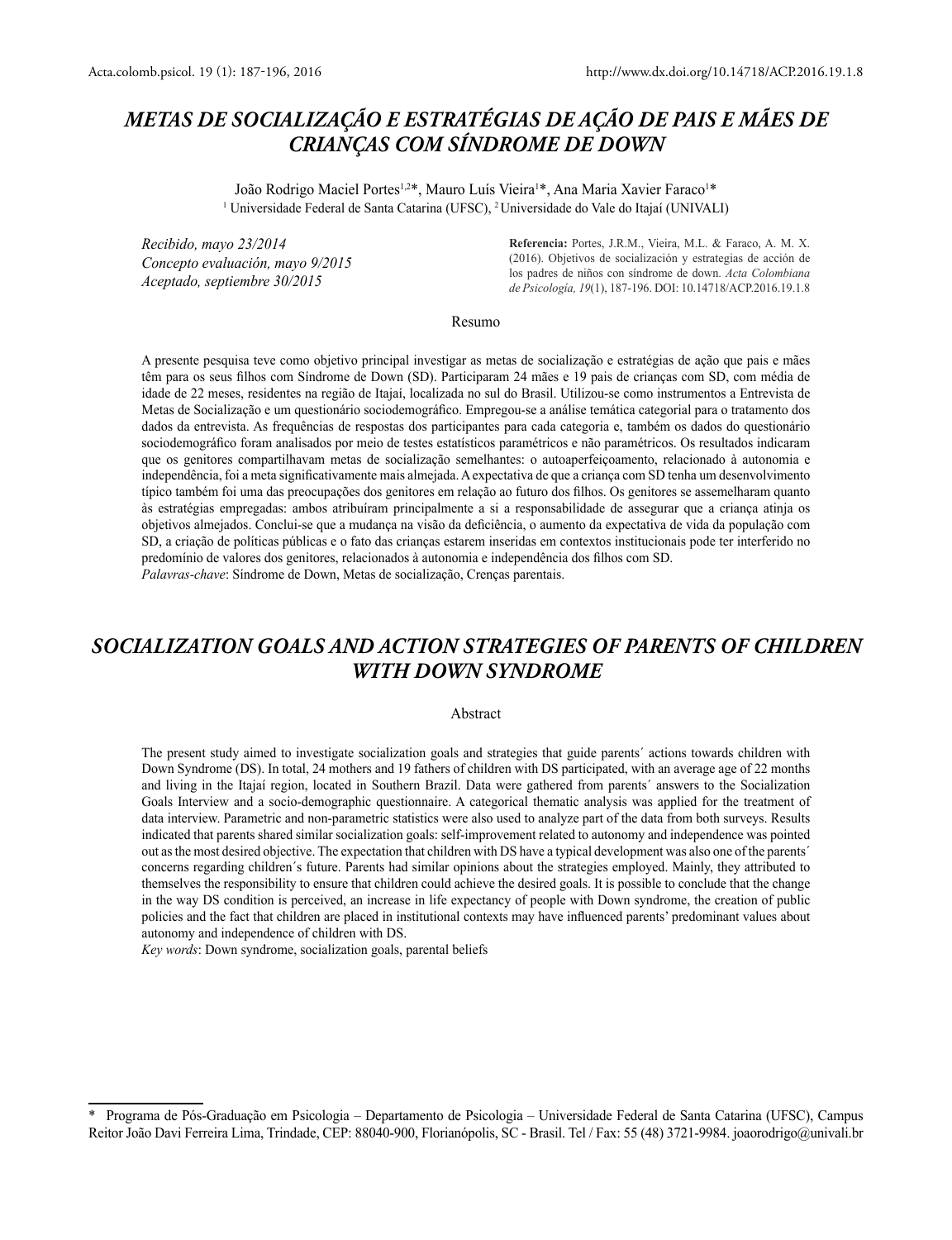# *OBJETIVOS DE SOCIALIZACIÓN Y ESTRATEGIAS DE ACCIÓN DE LOS PADRES DE NIÑOS CON SÍNDROME DE DOWN*

#### Resumen

El propósito de este estudio fue el de investigar los objetivos y estrategias de socialización que los padres tienen para sus hijos con síndrome de Down (SD). Participaron 24 madres y 19 padres de niños con síndrome de Down, con una edad promedio de 22 meses y que viven en la región de Itajaí, ubicada en el sur del Brasil. Se realizó una entrevista sobre las metas de socialización y un cuestionario sociodemográfico. Se aplicó el análisis temático categórico para el tratamiento de los datos de la entrevista. Las frecuencias de las respuestas de los participantes a cada categoría y los datos de los cuestionarios sociodemográficos también fueron analizados. Los resultados indicaron que los padres comparten metas similares; ellos desean de manera significativa el autoperfeccionamiento relacionado con la autonomía y la independencia de sus hijos. La expectativa de que los niños con síndrome de Down tengan un desarrollo típico fue también una de las preocupaciones de los padres. Los progenitores emplearon estrategias semejantes: ambos se atribuyeron para sí la responsabilidad de asegurar que el niño logre los objetivos deseados. Se concluye que el cambio en la forma como se percibe la condición de SD, el aumento en la expectativa de vida de las personas con este síndrome, la creación de políticas públicas y el hecho de que los niños sean ubicados en instituciones, pueden haber influenciado los valores predominantes de los padres con respecto a la autonomía e independencia de los niños con síndrome de Down.

*Palabras clave:* Síndrome de Down, metas de socialización, creencias de los padres.

## INTRODUCTION

Parents have beliefs and values about parenting that influence parental behavior. These beliefs are culturallybased and organized into broad categories that interfere and direct parents' choices, decisions and actions in providing the children´s care. They are called cultural beliefs system of parenting or parental ethnotheories (Keller & Kartner, 2013). Parental ethnotheories can be classified in terms of what caregivers think about: a) child development; b) care practices and c) socialization goals. These aspects relate to the cultural model of parenting prevalent in each social context.

The present study focused on "socialization goals", understood as behaviors desired by parents for their children when they become adults. As such, they also relate to the parents' personal values and societal values that influence the desired behavior, according to the cultural context in which they live and, therefore, they can influence educational practices adopted by parents. To reach the expectations for their children's development, parents create some strategies known as action strategies that may favor the attainment of their socialization goals (Harwood, Schoelmerich, Ventura-Cook, Schulzee Wilson, 1996; Miller & Harwood, 2001).

These strategies can be self-centered, in other words, parents believe children depend on their care for them to meet the desired goals. Strategies may also focus on the context, which means parents believe that in order to reach the developmental expectations for their son/ daughter they need other critical factors available in their environment such as the social support network and the school. Finally, strategies can be child-centered. In this case, parents assign more importance to their child´s role in his/her own development to reach the desired behavior in the future.

According to Keller, Borke, Yovsi, Lohaus and Jensen (2005), the investigation of caregivers' socialization goals can contribute to understanding the parenting cultural model of the target population. The authors have observed that some cultural models may have values more linked to the independence model, while others have stressed the interdependence model. The cultural model of independence refers to the construction of the self as individual and distinctive, valuing his personal goals, needs and rights. On the other hand, in the cultural model of interdependence, there is a self-related prevalence for group members, valuing group goals, social roles, duties and obligations. That cultural model is characterized by the value attached to heteronomy and relationship (Keller et al., 2005).

A third cultural model proposed by Kagitçibasi (2005) and called autonomous-relational encompasses characteristics of both independence and interdependence models. It comprises attributes of autonomy and relationship, in which the self is defined as autonomous in action and relational in interpersonal closeness (Keller & Kartner, 2013).

International studies have shown a prevalence of research whose primary objective is the comparison of socialization goals in different contexts (Citlak et al., 2008; Friedlmeier, et al., 2008; Keller et al., 2006; Lordelo, Roethle, Mochizuki, 2012; Miller & Harwood, 2001). In these investigations, it was found that socialization goals and cultural model of parenthood are influenced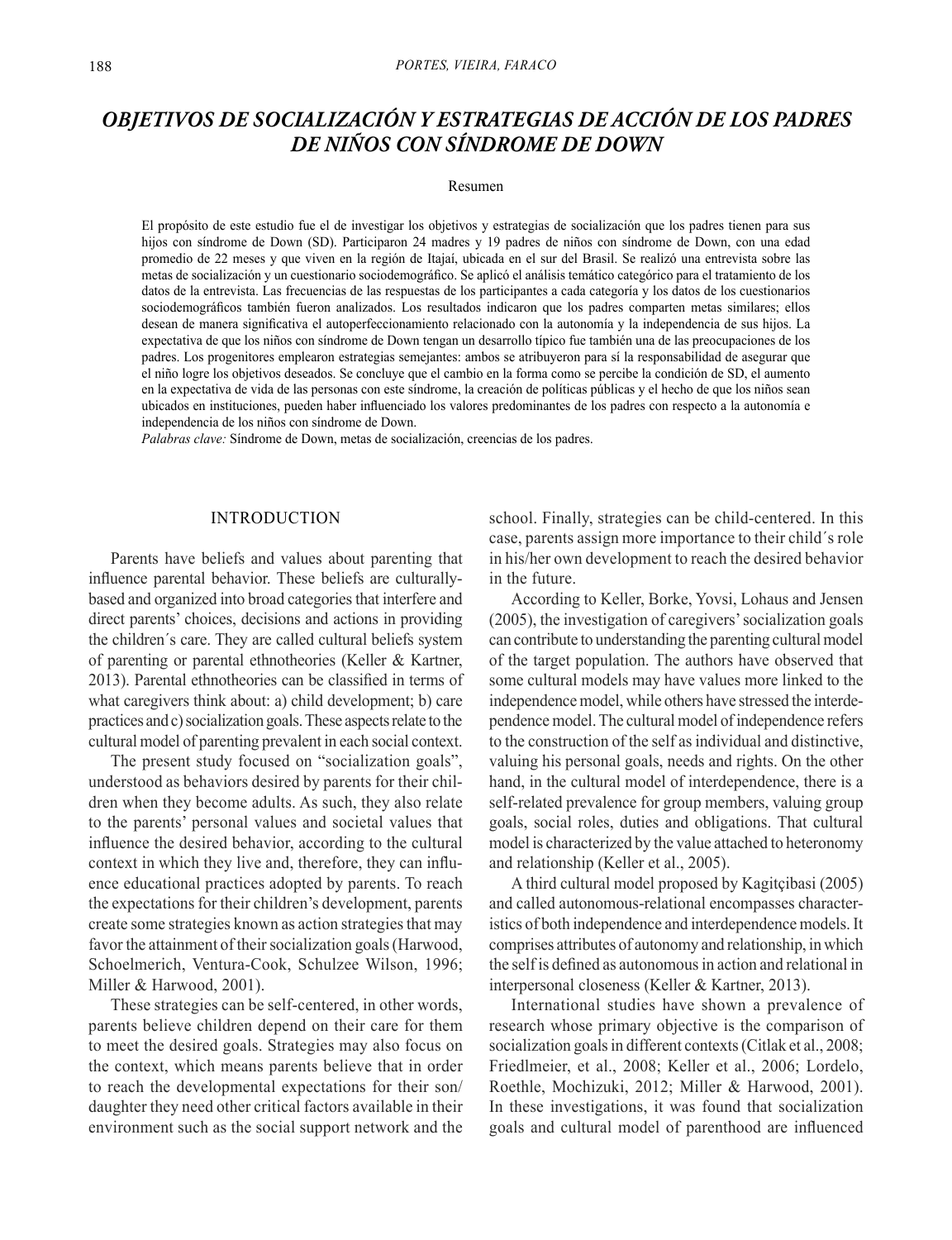by the context in which parents live. For example, Brazil is a country with continental dimensions, and there are differences between different regions (Seidl-de-Moura et al., 2008).

A significant research conducted by Seidl-de-Moura et al., (2008), which involved different Brazilian cities, aimed to identify the socialization goals of Brazilian mothers of children with a typical development. A total of 349 mothers living in the South, Southeast, North, Northeast and Center-West of Brazil participated in the study. Results showed that the most valued goals relate to the categories of *self-improvement* and *proper demeanor*. The first category (*self-improvement)* is associated with parents' desire that their children may have autonomy and independence in the future. On the other hand, the second category was characterized by parents' expectation that their children could show appropriate behavior in social situations and could have good relationships with people.

Other studies, for example, Bandeira, Seidl-de-Moura and Vieira (2009), Diniz and Solomon (2010), Seidl-de-Moura et al., (2009), Seidl-de-Moura, Carvalho and Vieira (2013) and Vieira et al., (2010) conducted with families of children with typical development, in the Brazilian context, have obtained similar results and have confirmed the autonomous-relational cultural model dominance. Apparently, Brazilian parents have the aspiration that their children reach some independence, but at the same time, they want them to preserve social values and develop skills to establish and maintain positive relationships with others.

It is important to mention that those studies were conducted with parents of normally developed children or children who did not have any disability. It is worth assuming that there would be a difference in the parents' socialization goals of children with atypical development as a function of the specificities of their disability.

Therefore, precisely, the focus of the present study is to investigate socialization goals among parents of children with atypical development, particularly, children diagnosed with Down Syndrome (DS). How do parents adapt their practices to their children's needs, and what behaviors are emphasized to reach those goals? The purpose here is to answer those questions and compare differences and similarities in the objectives sought by mothers and fathers. In the context of disability, socialization goals were researched by Freitas and Magellan (2013). The research aimed to investigate how mothers of deaf children established the socialization goals for them. Results showed that the most emphasized goal was *social expectation,* that is to say, that the child develops

values like being honest, hardworking and has religious values. The next most valued goals were appropriate *behavior* and *self-improvement.* As for the action's strategies used to reach the goals, the mothers of these children attributed themselves the greatest responsibility of creating conditions for their children to achieve the desired expectations.

It is possible to assume that the birth of a child with a disability can cause instability in the family due to the rupture of parents' expectations related to an ideal baby. As a result of this unexpected event and especially of the way parents deal with the situation, interaction difficulties may arise (Brasington, 2007).

Academic reviews performed by Dessen and Pereira-Silva (2000) and Henn, Piccinini and Garcia (2008) pointed out that there is a lack of studies investigating the family context of children with disabilities, especially the research that includes the father´s role in such context (Henn & Sifuentes, 2012). Thus, the child with Down syndrome has a different rhythm of development compared to other children, and most parents are not prepared for that. Consequently, the situation is a potential anxiety-producer and may bring uncertainty in the care parents will provide for their children (Henn et al., 2008). Difficulties in interacting with a child with Down syndrome (DS) can produce limited expectations about her/his development, and consequently, it will influence parenting practices. This study opted for the DS as it is considered one of the most common syndromes. DS, also known as trisomy of 21 chromosome is a genetic disorder that causes changes in physical and mental development (Kozma, 2007).

Based on the literature, it was possible to establish the following hypothesis for this study: 1) Fathers and mothers will report similar socialization goals and strategies since they share the same developmental context. 2) Due to different characteristics in the rhythm of the DS child ´s development, it is expected that both mothers and fathers will set similar goals to those in the research of Freitas and Magellan (2013). In other words, parents will mainly favor goals related to *social expectations* and *good behavior*, thus reflecting an interdependent cultural model of *self*. 3) According to the theoretical model of Harwood et al. (1996), the predominance of goals related to *social expectations* and *good behavior* reveal a sociocentric or interdependent cultural model of parenthood. 4) As children with Down syndrome require more specific care provided by their parents, it is believed that the strategies centered on parents' care will be predominant in relation to strategies focused on the context and on the child himself/herself.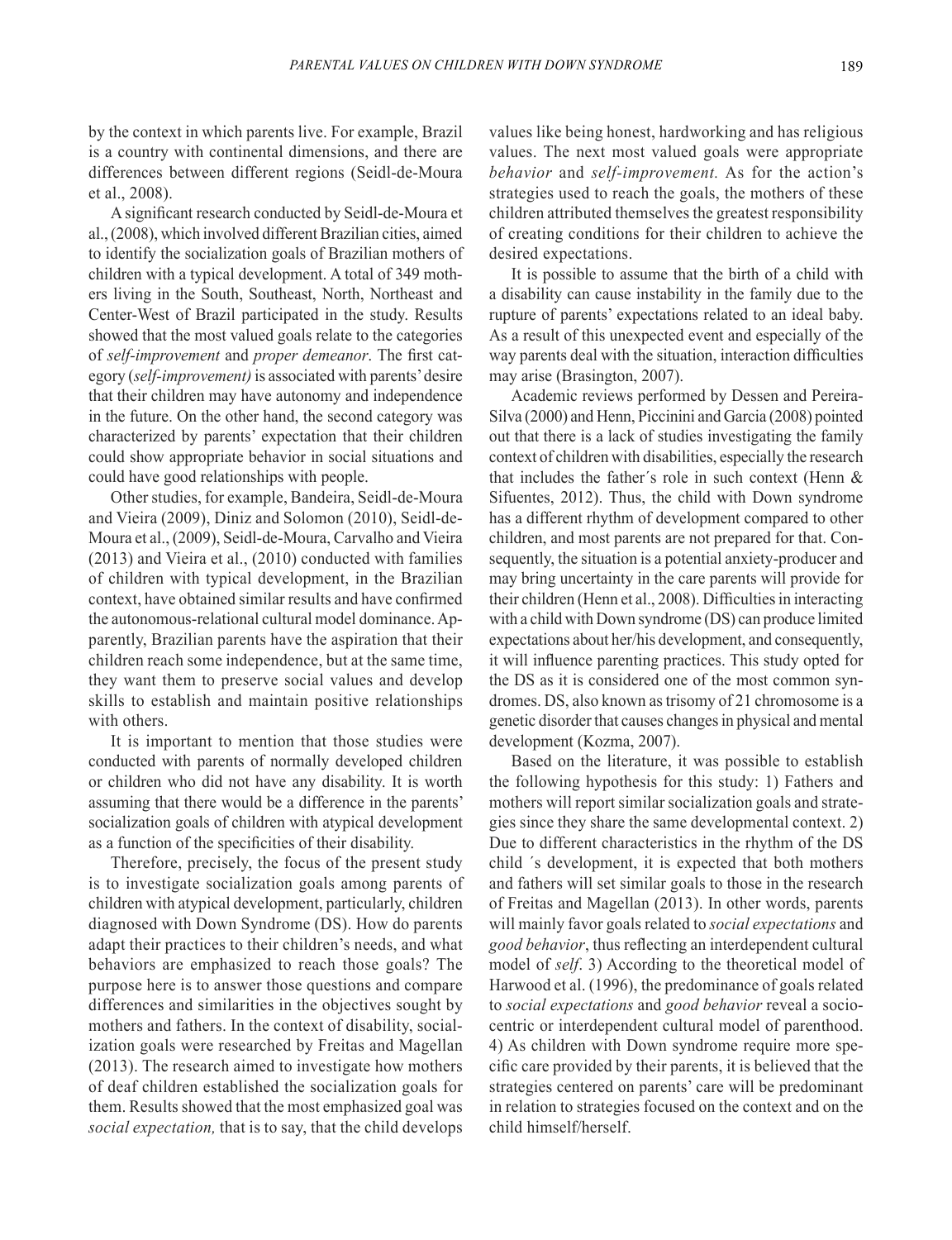## *Participants*

The participants of this study were 19 fathers and 24 mothers from families treated by four institutions specialized in the care of children with Down syndrome, in the Itajaí Valley region, Southern Brazil. All of them were biological parents of the children. Some fathers did not participate in the survey because they did not feel comfortable to talk about the development of their son/daughter or they had separated from the child's mother and/or were living in another city.

The sample inclusion criteria demanded that couples should have a son/daughter, aged between 0 and three years old and diagnosed with Down syndrome (ICD-10: Q90). The age range was established to match one of the critical moments of human development, in which parental investment is essential for the child´s survival. On the other hand, the sample exclusion criterion was the presence of comorbidity of that diagnosis with other mental disorders or syndromes of organic origin.

## *Instruments*

It was possible to use a semi-structured questionnaire developed by Harwood et al., (1996) and adapted to the Brazilian context by Seidl-de-Moura et al., (2008) to access the socialization goals. The instrument consists of two questions: 1) Which qualities do you wish your son/ daughter to have as an adult? 2) What do you think it is necessary for him/her to develop these qualities?

The instrument choice was due to its adequacy for the study, and also because it was widely used in research in the area of parental ethnotheories (Banner et al., 2009; Citlak et al., 2008; Diniz & Solomon, 2010; Freitas & Magalhães, 2013; Lordelo et al., 2012; Miller & Harwood, 2001; Seidl-de-Moura et al., 2008; Seidl-de-Moura et al., 2009). Furthermore, the purpose was to test the instrument adequacy in a sample of parents of children with disabilities as Freitas and Magalhães did (2013), but in this occasion including another type of disability: Down syndrome. There was also a sociodemographic questionnaire that consisted of 15 questions on family information such as city of residence, family composition, number of people living in the house, age and education of family members, household income, child´s primary caregiver and features of the house.

## *Procedure*

Step 1: First, the coordinators' signatures of special education institutions were obtained to formalize the consent between parties, and thus, to allow the researcher access to the target families.

Step 2: The project was submitted to the Ethics Committee in Human Beings of the Universidade Federal de Santa Catarina and received the favorable opinion number 274 379).

Step 3: The researchers returned to specialized institutions and asked for permission to access the children's registration attending the school that could meet the criteria for inclusion in the survey.

Step 4: After the participants pre-selection, the researchers invited them to participate in the study through personal or telephone contact with fathers and/or mothers, scheduling time and place to meet with them according to their preferences.

Step 5: After explaining the study's proposal to the participants and obtaining their formal consent, they were asked to sign the Informed and Free Consent Form. Subsequently, it was possible to apply the instruments.

Step 6: The socio-demographic questionnaire was administered and recorded by the researcher. Afterwards, the *Interview on Socialization Goals* was applied, tape-recorded and fully transcribed later. All participants responded to the Socialization Goals Interview, separately, to prevent the response of one parent to influence the answer given by another one.

### *Data Analysis and processing*

Data analysis was conducted both quantitatively and qualitatively. The qualitative approach was adopted to analyze data from the interview on *Socialization Goals*. Thus, it was possible to use the content analysis technique by themes, suggested by Bardin (2003). The analysis was performed according to categories previously defined by Harwood et al., (1996) and adapted to the Brazilian context by Seidl-de-Moura et al., (2008). It was decided to maintain the same categories to verify the model's adequacy to explain the phenomenon of socialization goals in the family with children with disabilities. It is noteworthy that the categories were mutually exclusive, that is to say, none of the descriptions was classified in more than one category. The categories and their definitions are presented as follows;

*Self-improvement*: concern for the child to become selfconfident, independent and to develop his/her talents and abilities as an individual. *Self-control*: concern for the child to develop the ability to control negative impulses of greed, aggression or self-centeredness. *Emotionality*: concern as for the child to develop the ability for emotional intimacy with others and be loved. *Social expectations*: concern that the child meets the social expectations of being hardworking, honest and law-abiding. *Good behavior:* concern that the child behaves well, gets along with others and plays well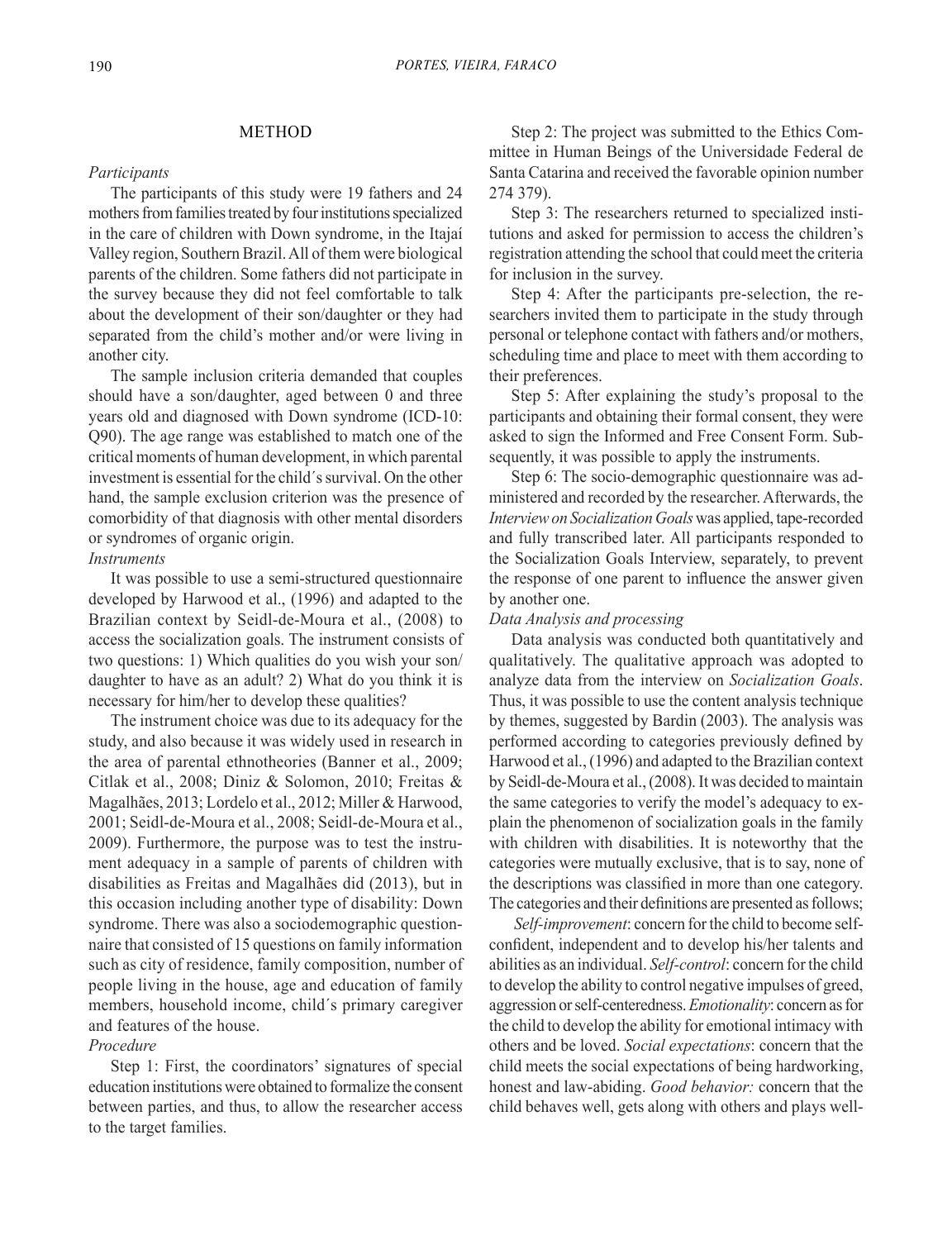expected roles (good father, good mother, good wife, etc.), especially about the family.

During the analysis, it was possible to realize the need to create another category called "typical development". This one emerged from the discourse of fathers and mothers because of the particularities of the population with DS, and parents' desire that their son/daughter could have an ordinary life, similar to people without disabilities. The definition of that category is the following: Concern that children with Down syndrome can have a developmental trajectory similar to children with no disabilities.

Based on the answers to the first question on "Socialization Goals", they were associated to the prototypical cultural models of parenting (individualistic and sociocentric). *Self-improvement* and *self-control* goals belong to the first model (individualistic). On the other hand, socialization goals involving categories such as *social expectation*, *emotionality* and *good behavior* are attributed to the socio-centric model.

The definitions of the dimensions of parenting models are: (a) *Individualist*: Construction of the self as fundamentally unique and distinct, and (b)*Socio-centric*: construction of the self as fundamentally linked to other individuals. On the other hand, the responses to the second question were classified regarding possible action strategies: Self-*Centered*  (SC) - parents would be models or would provide them. Centered on the context (CC): provides excellent social opportunities. Centered on the child (CCh): the child is actively involved in the process of development and parents consider the child as an active agent for her/his own development.

Subsequently, a reliability test to assess whether the units of analysis had been inserted into the appropriate categories was carried out. In this case, the researcher was helped by two other scientists who acted as judges. The reliability index (RI) for the first question from the judges was 90% in the group of fathers, and 83% in the panel of mothers. Regarding the second question, both fathers and mothers reached an RI of 73%. According to Fagundes (1999), indices of results above 70% are considered acceptable to indicate agreement.

The answers to all instruments were analyzed with the aid of statistical analysis programs. In addition to descriptive analysis, the t-test was conducted to compare responses between fathers and mothers only when data had normal distribution while non-parametric tests were used in the case of non- normal distribution (Mann-Whitney and Wilcoxon).

## RESULTS

 First, the socio-demographic data will be presented to characterize the families. Then, results arising from the interview about socialization goals will be shown, mentioning the main objectives emphasized by parents, the cultural model of parenting associated with parental values, and finally, strategies used by parents to reach their children's development expectations.

*Socio-demographic characterization of the participants*

Participants' average age was  $34$  years (M =  $34.05$ ) for parents and 32 years  $(M = 32.13)$  for mothers. Most of the couples,  $83.3\%$  (n = 20) were married or in stable relationships. Among the surveyed families, in 54.2% (n  $=$  13) of cases, the child with DS was the only offspring of the family. The mother was the principal care provider for the son/daughter. 50% ( $n = 12$ ) of them did not have any paid work and were dedicated full time to the child. Every father had a paid employment outside the home. Consequently, fathers had a higher income than mothers. However, parents' education ranged from illiterate to postgraduates, and there was no significant difference between fathers and mothers in terms of schooling.

Children's ages ranged from four to 42 months (mean  $= 22.21$ ) and 50% (n  $= 12$ ) of the sample was female. Regarding the school situation,  $33.3\%$  (n = 8) attended regular school and a special education institution while the majority,  $66.7\%$  (n = 16), only attended a special education institution.

## *Socialization goals*

In the analysis of the interviews a total of 225 words or descriptive phrases for socialization goals were coded. The average of coded answers per participant was 5.2. Of the total responses, 89 ( $M = 4.68$ ) were provided by parents and 136 ( $M = 5.67$ ) by mothers. However, the difference was not statistically significant. Table 1 presents descriptive data for the socialization goals categories.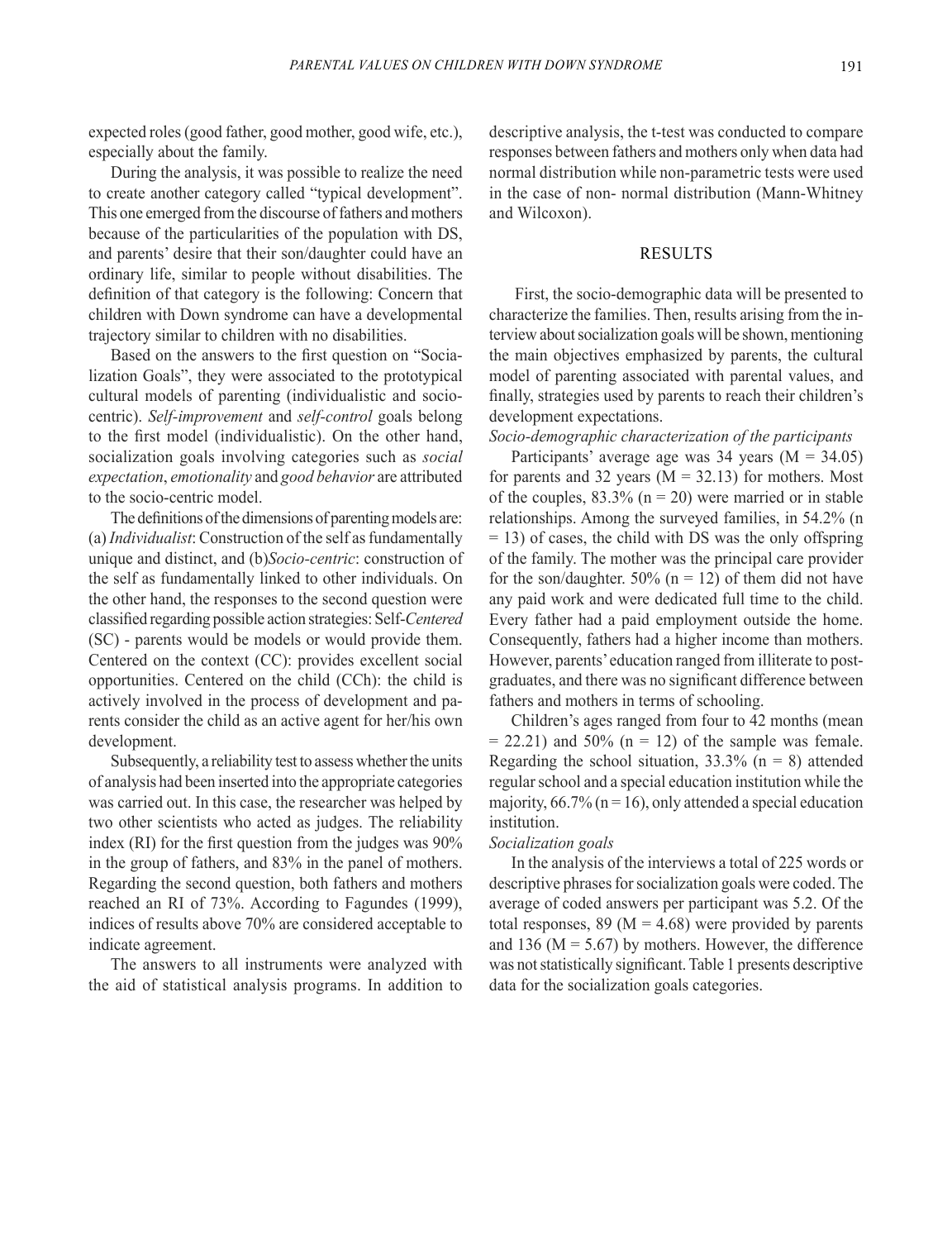| Category            | Total<br>responses | $\frac{0}{0}$ | <b>Fathers</b><br>Mean $(SD)$ | Total<br>responses | $\frac{0}{0}$ | Mothers Mean<br>(SD) |
|---------------------|--------------------|---------------|-------------------------------|--------------------|---------------|----------------------|
| Self-improvement    | 52                 | 58,43         | 2,74(2,26)                    | 80                 | 58,82         | 3,29(2,37)           |
| Self-control        | 2                  | 2,25          | 0,11(0,32)                    | $\overline{2}$     | 1,47          | 0,08(0,41)           |
| Emotionality        | 3                  | 3,37          | 0,16(0,37)                    | 9                  | 6,62          | 0,38(1,06)           |
| Social expectation  | 9                  | 10,11         | 0,47(1,02)                    | 15                 | 11,03         | 0,63(1,06)           |
| Good behavior       | 6                  | 6,74          | 0,32(1,16)                    | 7                  | 5,15          | 0,29(0,86)           |
| Typical development | 17                 | 19,10         | 0,89(0,99)                    | 23                 | 16,91         | 0,96(1,16)           |
| Total               | 89                 | $100\%$       |                               | 136                | 100%          |                      |

Table 1. Frequency, percentage and average of coded responses per category of socialization goals

There was a verification of the goal that best characterizes the sample studied. Thus, it was possible to use the nonparametric Wilcoxon test to verify differences between the goals of the same groups. Data analysis revealed, both for the group of fathers and mothers, a significant difference between the average of responses to the self-improvement goal and the averages of other categories ( $p \le 0.05$ ).

This result did not confirm the second hypothesis of the study. It was expected that goals related to *social expectations* and *good behavior* should be the most desired ones due to the sample characteristics. The predominance of goals related to self-improvement showed a prevalence of values related to autonomy and independence over other socialization goals desired by parents.

The self-improvement category was the most mentioned in both groups. Examples of answers classified in this category are related to the concern that their son/daughter can be independent, confident, fulfilled, can complete their studies and and get their own jobs. One of the mother's discourses was: "I hope he will study hard and graduate from university" (mother ID1105).

Secondly, fathers and mothers were more concerned that their son/daughter with Down syndrome might have a healthy development, i.e. similar to children without disabilities. This goal can be illustrated in fathers and mothers' discourse as the following: "To have a normal life and with the same quality like any other person" (ID4111 mother).

S*ocial expectation* category was the third most cited by parents. Fathers and mothers seemed to give more emphasis to certain virtues as being honest, hardworking and have religious values. For example: "I want him to be an honest, righteous man, a good citizen" (father ID2201).

*Good behavior* and performance of social roles were the fourth most desired goal by fathers, with a,  $6.74\%$  (n = 6). Nevertheless, the group of mothers,  $6.62\%$  (n = 9) valued more the emotionality, revealing the desire that the child could be affectionate and also loved by people.

In the fifth category, there was a difference between groups. There was an inversion of goals. Fathers gave, in 3.37%  $(n = 3)$  of the responses, greater emphasis on *emotionality* while mothers appreciated the *good behavior,* 5.15% ( $n = 7$ ). The following phrases exemplify some of the participants' discourse regarding these categories. A father (ID 1112) provided an example of *good behavior* by saying: "One good quality is to respect others." The category *emotionality* can be exemplified by a father's discourse (ID5110): "She/he [child] reflects this love in other people's lives."

Finally, *self-control* was the least mentioned by parents. This goal is related to parents' concern about the need for their child to control his/her negative impulses as aggression. Among the few statements provided by participants, the following one can be underlined: "He/she could be a calmer person" (ID2202 mother).

The Mann-Whitney test was used to identify any differences between mothers and fathers about socialization goals and verify the study's first hypothesis. Results did not show significant differences ( $p$  > 0.05) confirming the first hypothesis, i.e., fathers and mothers do not show any differences in socialization goals for their children with Down syndrome for sharing beliefs and values of the same context.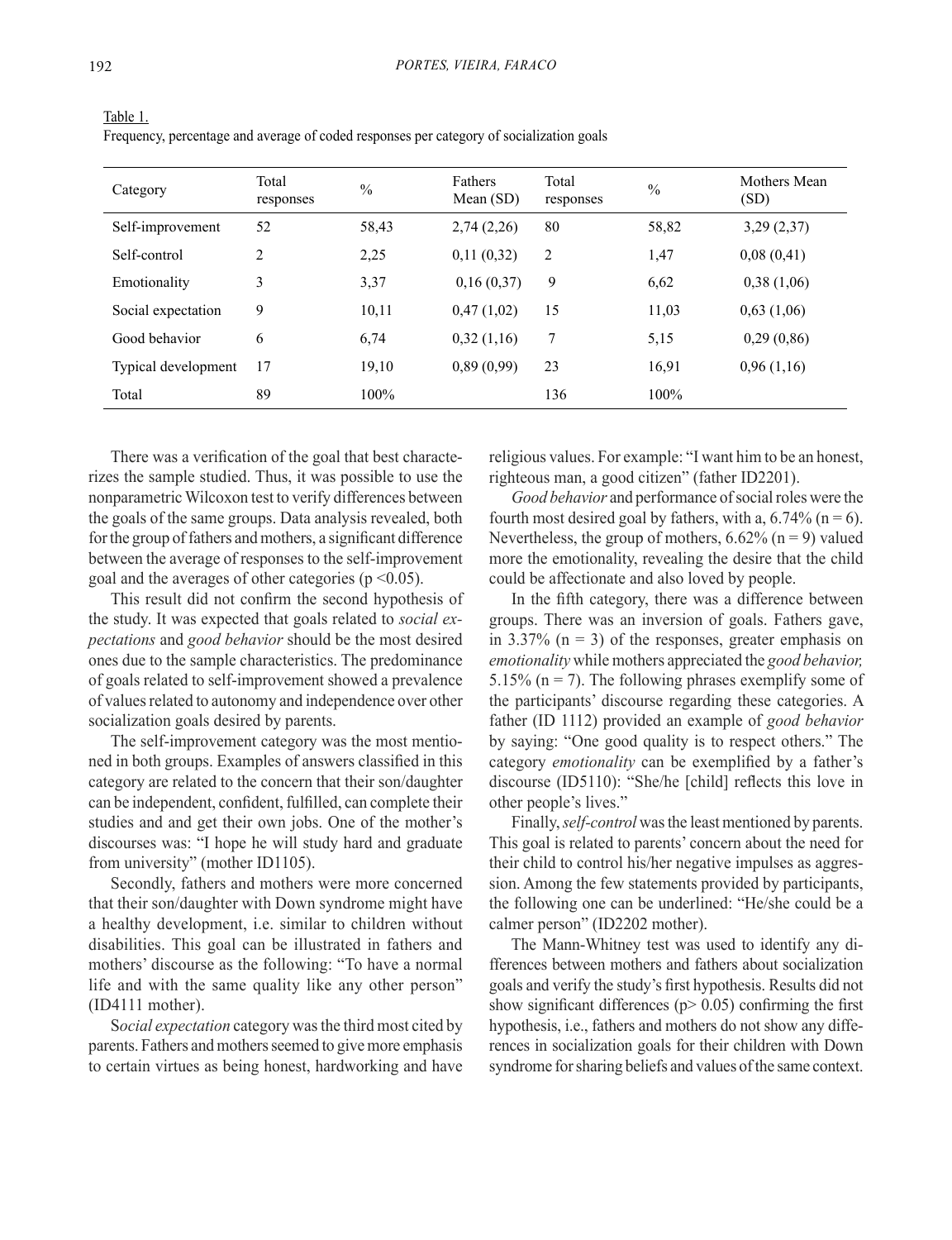| Dimension      | Total<br>responses | $\%$    | <b>Fathers Mean</b><br>(SD) | Total<br>responses | $\frac{0}{0}$ | Mothers Mean<br>(SD) |      |
|----------------|--------------------|---------|-----------------------------|--------------------|---------------|----------------------|------|
| Individualiste | 54                 | 75      | 2,84(2,19)                  | 81                 | 72,32         | 3,38(2,32)           | 0,77 |
| Sociocentric   | 18                 | 25      | 0,95(1,65)                  | 31                 | 27,68         | 1,29(1,78)           | 0,65 |
| Total          | 72                 | 100%    | 112                         | 100%               |               |                      |      |
|                |                    | $2.43*$ |                             | $3,19**$           |               |                      |      |

Table 2. Results of descriptive analysis and t-test related to fathers and mothers's responses

Note: \*p<0,05; \*\*p<0,01

To verify the third hypothesis of this study, an analysis of the goals regarding individualistic and socio-centric dimensions was carried out. Table 2 shows that fathers and mothers present significant differences in their answers. Both caregivers value more the goals related to individualistic dimension compared with the sociocentric dimension. This result did not confirm the third hypothesis of the study, and it is directly associated with the second hypothesis. The predominance of *self-improvement* goals possibly generated a trend toward a cultural parenting model oriented to individualism. The following is a description of the parent's action strategies so that their children reach their developmental goals.

# *Action strategies*

In total, 170 responses were identified about action strategies. Based on Table 3, it was possible to register that mothers showed a greater number of responses than fathers. The Mann-Whitney test results identified that there were no significant differences between the two groups regarding total strategies.

### Table 3.

Frequency, percentage, mean and standard deviation for each category

| Category            | Total responses | $\%$    | <b>Fathers Mean</b><br>(SD) | Total responses | $\frac{0}{0}$ | Mothers Mean<br>(SD) |
|---------------------|-----------------|---------|-----------------------------|-----------------|---------------|----------------------|
| Centered on context | 17              | 23,94   | 0,89(1,10)                  | 37              | 37,37         | 1,54(1,67)           |
| Centered on child   |                 | 9.86    | 0,37(0,76)                  | 3               | 3,03          | 0,13(0,45)           |
| Self-centered       | 47              | 66,20   | 2,47(1,81)                  | 59              | 59,60         | 2,46(1,35)           |
| Total               | 71              | $100\%$ |                             | 99              | 100%          |                      |

Table 3 shows that the most valued strategy for fathers and mothers was the self-centered one, followed by the category centered on context, and finally, the strategy focused on the child. However, no significance levels were found through the Mann-Whitney test to corroborate differences in results between groups of fathers and mothers in all categories of action strategies. Although strategies centered on themselves were the most mentioned by parents, they do not present statistically significant differences to confirm the fourth hypothesis of the study. It was expected that these strategies would be predominant in relation to strategies focused on the context and on the child himself.

## DISCUSSION

Results obtained in this research indicate that fathers and mothers desire values such as autonomy and independence to their children with Down syndrome. In most studies conducted in populations with typical development and following the same methodology of this investigation, it was possible to find that it was also the desired goal by parents (Banner et al., 2009; Diniz & Solomon, 2010; Seidl-de-Moura et al., 2008). Results are consistent with findings in papers that investigated values and expectations of families of children with Down syndrome; however, they used different instruments and theoretical backgrounds as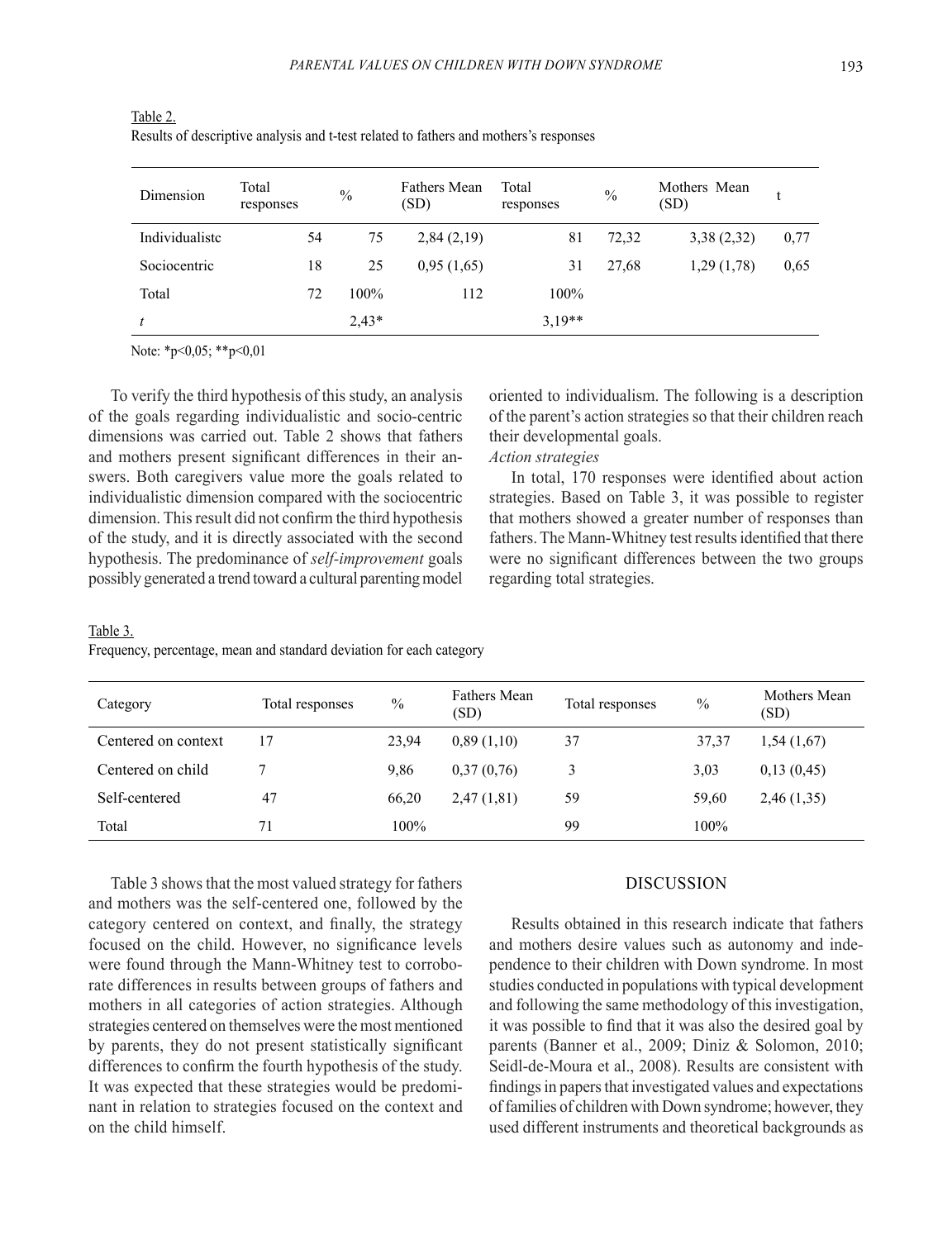well as a qualitative approach (Pereira-Silva & Dessen, 2007). Researchers also found that parents want qualities linked to attributes that define the s*elf-improvement* goal, for example, they want their children to be independent, autonomous, to study and have a profession.

These results are different from the second hypothesis of this study that expected to find goals related to an interdependent cultural model, according to Freitas and Magalhães (2013). In the research with mothers of hearing impaired children, there was a predominance of goals on *social expectations* and *good behavior*, suggesting a cultural model of parenting focused on interdependence in the context of disability. Apparently, the degree of commitment that language implies for child development makes mothers hard to believe that their hearing impaired children can reach certain level of independence. Furthermore, in the context of families of children's with DS, Henn et al., (2008) point out that specificities in developmental rhythms of these children may generate uncertainty in parents about performing parenting. Thus, it was not expected that parents of children with Down syndrome aspire, so significantly, the *self-improvement* goals.

The second biggest parents' concern of this research is to wish that their children have a typical development, that is to say, similar to children without disabilities. Other studies also found similar results to the findings of this research, showing a trend of parents estimating that their son/daughter may have a development considered as normal (Pelchat, Lefebore & Perreault, 2003; Singh & Aiello, 2009). The *social expectation* goal was the third most frequently cited by both parents. Qualities such as being honest, hardworking and respecting the law were values considered as important by parents who participated in the survey. Also, studies conducted with parents of normally developing children confirm the importance of *social expectation* goals (Banner et al., 2009; Diniz & Solomon, 2010; Seidl-de-Moura et al., 2008). In the field of disability, it is possible to mention Freitas and Magalhães study (2013), in which *social expectations* were the most desired goals of mothers whose children had a hearing impairment .

In general, fathers and mothers of children with DS assigned more importance to the goals of autonomy and independence of a son/daughter whose development is close to the expected by children without disabilities. Consequently, the individualistic cultural model predominated over the sociocentric one for the group of fathers and mothers. Results with parents who have children with Down syndrome are consistent only with the Brazilian studies of Seidl-de-Moura et al., (2008, 2009) carried out with Rio de Janeiro mothers of children without disabilities, in which there is a predominance of the individualistic model about the one designed as sociocentric. Changes in the Brazilian socioeconomic scenario may have favored the emergence of a tendency among parents to incline to the socialization goals that emphasize the development of characteristics related to autonomy, including the desire for a higher level of education for their children. These characteristics are associated to the significance of individual success in societies with high levels of industrialization and education (Lordelo et al., 2012).

These results can also be attributed to society´s changing vision on disability in the last century. These changes contributed to the development of public policies aimed at promoting development and ensure the rights of that population. Therefore, these people began to gain visibility and access to services because they were no longer seen as incapable beings. More specifically, and regarding people with Down syndrome, the advancement of knowledge about the syndrome increased their expectancy and quality of life (Portes, Vieira, Crepaldi, More & Motta, 2013).

Parents' preferences for values about autonomy and independence can also be explained by the fact that, ultimately, individuals with Down syndrome show an increase in academic standards and achievements throughout their lives (Hodapp, 2007). Professionals' participation in guiding families of children with disabilities, specifically those affected by DS, is considered as an important factor to help parents in the reorganization of their expectations, and also, to develop a more positive outlook on the son/ daughter with Down syndrome.

Thus, reflections on cultural and political aspects contribute to the understanding of expectations outlined by parents for their children with Down syndrome. They become a socioeconomic influence on family values, on the change of perception about disability, on public policy creation about inclusion, knowledge dissemination on DS, and increased participation of specialized and professional institutions in caring for children with Down syndrome. The factors' incremental impact seems to have an influence over parental values, and thus, they reflect the cultural model of parenting that best suits expectations, parental and social values.

Socialization strategies used by parents to reach goals fixed for their children's development also provide important indicators in child rearing practices. In this paper, the most valuable strategy for fathers and mothers was the one focused on them, followed by the approach centered on the context and, finally, the one centered on the child. Therefore, it is clear that parents believe they are primarily responsible for assisting the child in reaching certain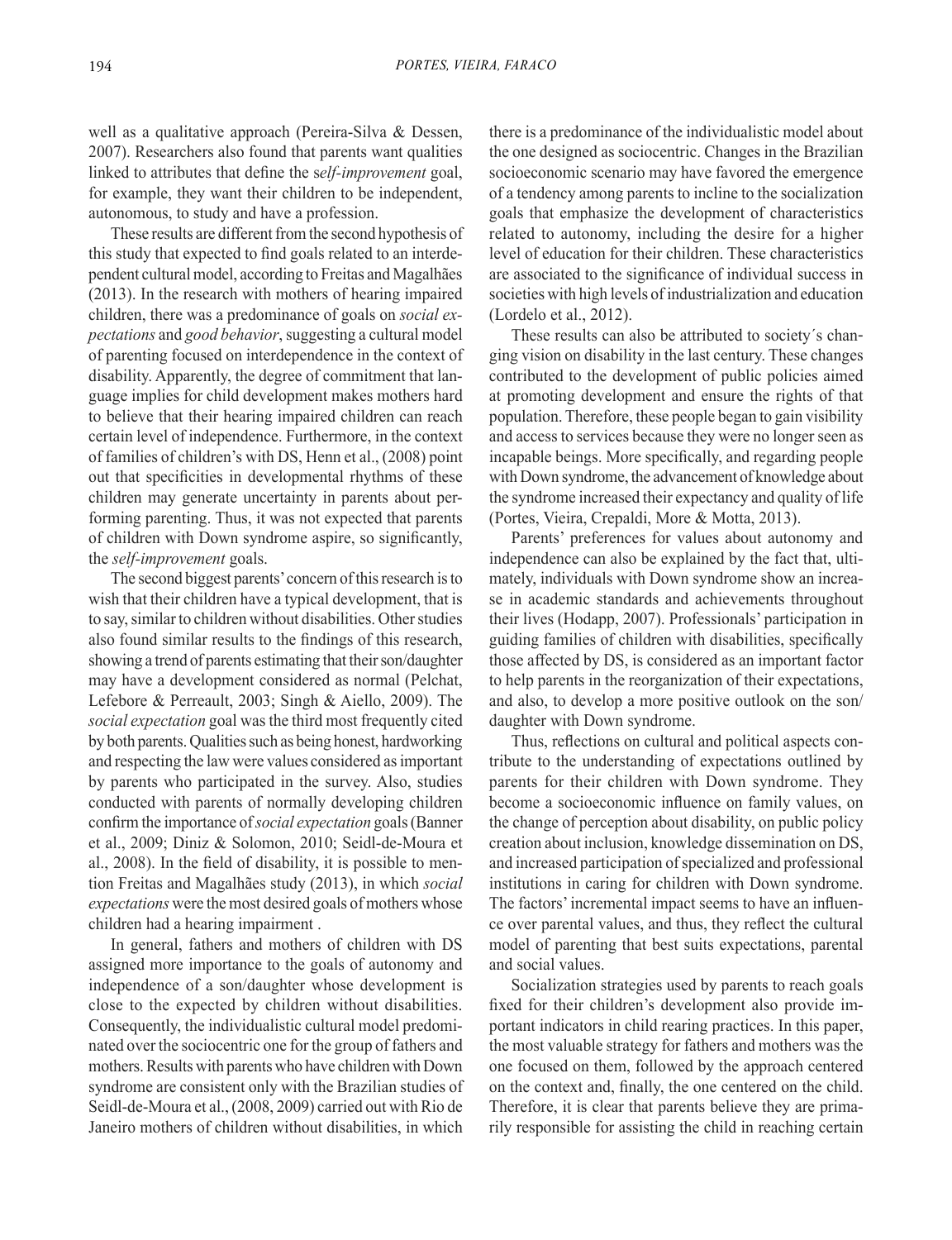objectives during his/her development, by teaching and providing good examples.

Context-oriented strategies were also reported by parents, especially, mothers. These data show the importance of social support network such as the family, and mainly, the institutions specializing in these children's care regarding stimulation, which is essential for any child and, most specifically, for that population. Also, social support networks provide information and guidance for families. Finally, parents assign less importance to the strategies focused on the child's abilities. That happens because even though parents expect their child to become an independent individual as an adult, they do not seem to believe that their son/daughter with Down syndrome can be a protagonist of his development. These children will possibly rely on their parents' help and support network because of their limitations.

In the research with families of hearing impaired children (Freitas & Magalhães, 2013) and with normally developed children (Banner et al., 2009; Diniz & Solomon, 2010; Mills et al., 2007), results indicated that parents also believe they should serve as behavioral models and guide their children to reach the goals estimated for their development. Once again, it is clear that the children's parents with and without disabilities share the same parental values regardless of specifics, in the course of these populations' development. In conclusion, this research seems to suggest that parents, at the early developmental period, expect their children to reach autonomy and independence over time. This does not seem to be necessarily linked to the child's characteristics. Future studies should further investigate the nature of this phenomenon.

In synthesis, results contribute to understanding beliefs and values that support parental behavior. This is due, in the first place, to scarcity of research on parental expectations for children with disabilities, specifically with DS. In second place, is due to the lack of studies including fathers as objects of research.

For further research, it is suggested to investigate other aspects such as comparing parental expectations on children with Down syndrome and other disabilities such as autism. Papers of this nature are still rare in the Brazilian context. Besides, it is necessary to do comparative studies on parental beliefs and values in families of children with Down syndrome, at different ages, aiming to find a variation (or not) on parental expectations during the course of development. That fact refers to the need for longitudinal studies. It is possible to understand that since the child grows he / she will transit through other not so familiar areas and the potential tensions that may come up from new situations need to be managed positively. Parents' perspectives anticipating interactions in new environments may interfere in the way they implement the strategies.

Due to the fact that the sample of children who participated in the present study was attending a specialized institution for people with disabilities, it is worth believing that it may have contributed to the predominance of values about children's independence. In these contexts, families receive guidance from professionals to encourage children's autonomy and encourage parents to believe in the potential development of their children with Down syndrome. Therefore, it is worth emphasizing the importance of studies addressing schools and specialized care institutions for people with Down syndrome in order to ascertain values that permeate the contexts and their influence on children's development.

## **REFERENCES**

- Bandeira, T.T.A.; Seidl-de-Moura, M.L. & Vieira, M.L.(2009). Metas de socialização de pais e mães para seus filhos. [Mothers' and father's socialization goals for theirs children]. *Revista Brasileira Crescimento Desenvolvimento Humano* [Brazilian Journal of Human Growth and Development,] *19*(3), 445-456.
- Bardin, L. (2003). *Análise de Conteúdo*. Lisboa: Edições 70.
- Brasington, C. K. (2007). What I wish I knew then... Reflections from personal experiences in counseling about Down Syndrome. *Journal of Genetic Counseling*, *16*(6), 731-734.
- Citlak, B., Leyendecker, B., Scholmerich, A., Driessen, R., & Harwood, R. L. (2008). Socialization goals among first-and second-generation migrant Turkish and German mothers. *International Journal of Behavioral Development*, *32*, 56-65.
- Dessen, M. A. & Pereira-Silva, N. L.(2000). Deficiência mental e família: uma análise da produção científica [Analisys of research in mental deficiency and family]. *Paidéia, 10*(19), 12-23.
- Diniz, P.K.C.& Salomão, N.M.R. (2010). Metas de socialização e estratégias de ação paternas e maternas [Parents socialization goals and action strategies]. *Paidéia*, *20*(46), 145-15.
- Fagundes, A.J.F.M. (1999). Descrição, definição e registro de comportamento. [Description, definition and behavioral recording] 12ª ed. São Paulo: Edicon.
- Freitas, H.R.M. & Magalhães, C.M.C. (2013). Metas e estratégias de socialização que mães de crianças surdas valorizam para os seus filhos [Socialization Goals and strategies for deaf children that their mothers value for their children]. *Revista Brasileira de Educação Especial*, *19*(4), 545-562.
- Friedlmeier, W., Schäfermeier, E., Vasconcellos, V., & Trommsdorff, G. (2008). Self-construal and cultural orientation as predictors for developmental goals: A comparison between